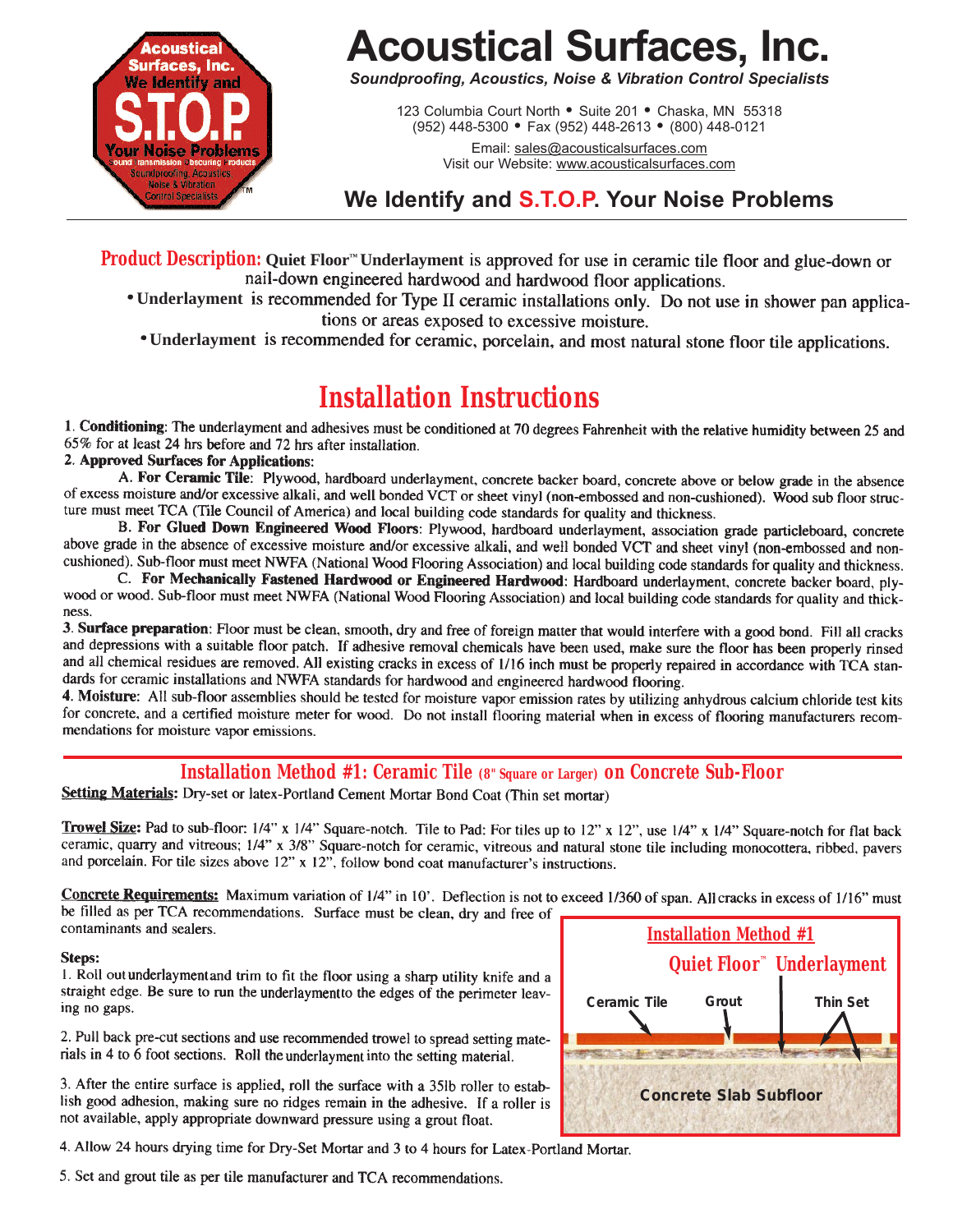# **Installation Method #2: Ceramic Tile (8" Square or Larger) on Plywood Sub-Floor**

Setting Materials: EGP Latex Portland Cement Mortar (underlayment to floor). Dry set or Latex Portland Cement Mortar Bond Coat (Thin set mortar - tile to underlayment).

Trowel Size: Pad to sub-floor: 1/4" x 1/4" Square-notch. Tile to Pad: For tiles up to 12" x 12", use 1/4" x 1/4" Square-notch for flat back ceramic, quarry and vitreous; 1/4" x 3/8" Square-notch for ceramic, vitreous and natural stone tile including monocottera, ribbed, pavers and porcelain. For tile sizes above  $12$ " x  $12$ ", follow bond coat manufacturer's instructions.

Sub-Floor Requirements: Sub-floor assembly must be a minimum of 1 1/8" in total thickness, with clean structurally sound plywood as the top surface. It must be free of all sealers and contaminants. Maximum variation of 1/8" in 10" with a 16" on center joist system. Deflection is not to exceed 1/360 of span.



#### Steps:

1. Roll out underlayment and trim to fit the floor using a sharp utility knife and a straight edge. Be sure to run the underlayment to the edges of the perimeter leaving no gaps.

2. Pull back pre-cut sections and use recommended trowel to spread setting materials in 4 to 6 foot sections. Roll the underlayment into the setting material.

3. After the entire surface is applied, roll the surface with a 35lb roller to establish good adhesion, making sure no ridges remain in the adhesive. If a roller is not available, apply appropriate downward pressure using a grout float.

4. Allow 24 hours drying time for Dry-Set Mortar and 3 to 4 hours for Latex-Portland Mortar.

5. Set and grout tile as per tile manufacturer and TCA recommendations.

# Installation Method #3: Ceramic Tile (8" Square or Larger) with Cementitious Backer Unit (CBU)

Setting Materials: EGP Latex Portland Cement Mortar (underlayment to floor) Dry set or Latex Portland Cement Mortar Bond Coat (Thin set mortar - CBU to underlayment and tile to CBU)

Trowel Sizes: Pad to sub-floor: 1/4" x 1/4" Square-notch. Tile to Pad: For tiles up to 12" x 12", use 1/4" x 1/4" Square-notch for flat back ceramic, quarry and vitreous; 1/4" x 3/8" Square-notch for ceramic, vitreous and natural stone tile including monocottera, ribbed, pavers and porcelain. For tile sizes above 12" x 12", follow bond coat manufacturer's instructions.

Sub-Floor Requirements: Minimum 3/4" tongue and groove plywood, clean and structurally sound. Must be free of sealers and contaminants. Maximum variation of 1/4" in 10', with a 16 on center joist system.

## Steps:

1. Roll out underlayment and trim to fit the floor using a sharp utility knife and a straight edge. Be sure to run the underlayment to the edges of the perimeter leaving no gaps.

2. Pull back pre-cut sections and use recommended trowel to spread setting materials in 4 to 6 foot sections. Roll the underlayment into the setting material.

3. After the entire surface is applied, roll the surface with a 35lb roller to establish good adhesion, making sure no ridges remain in the adhesive. If a roller is not available, apply appropriate downward pressure using a grout float.

4. Allow 24 hours drying time for Dry-Set Mortar and 3 to 4 hours for Latex-Portland Mortar.



5. Apply Dry-Set or Latex Portland Cement Mortar to the top of the underlayment no larger than a single sheet of backer board.

6. Apply backer board to mortar bed and secure with galvanized screws through the full assembly to the joist system.

7. Set and grout tile as per tile manufacturer and TCA recommendations.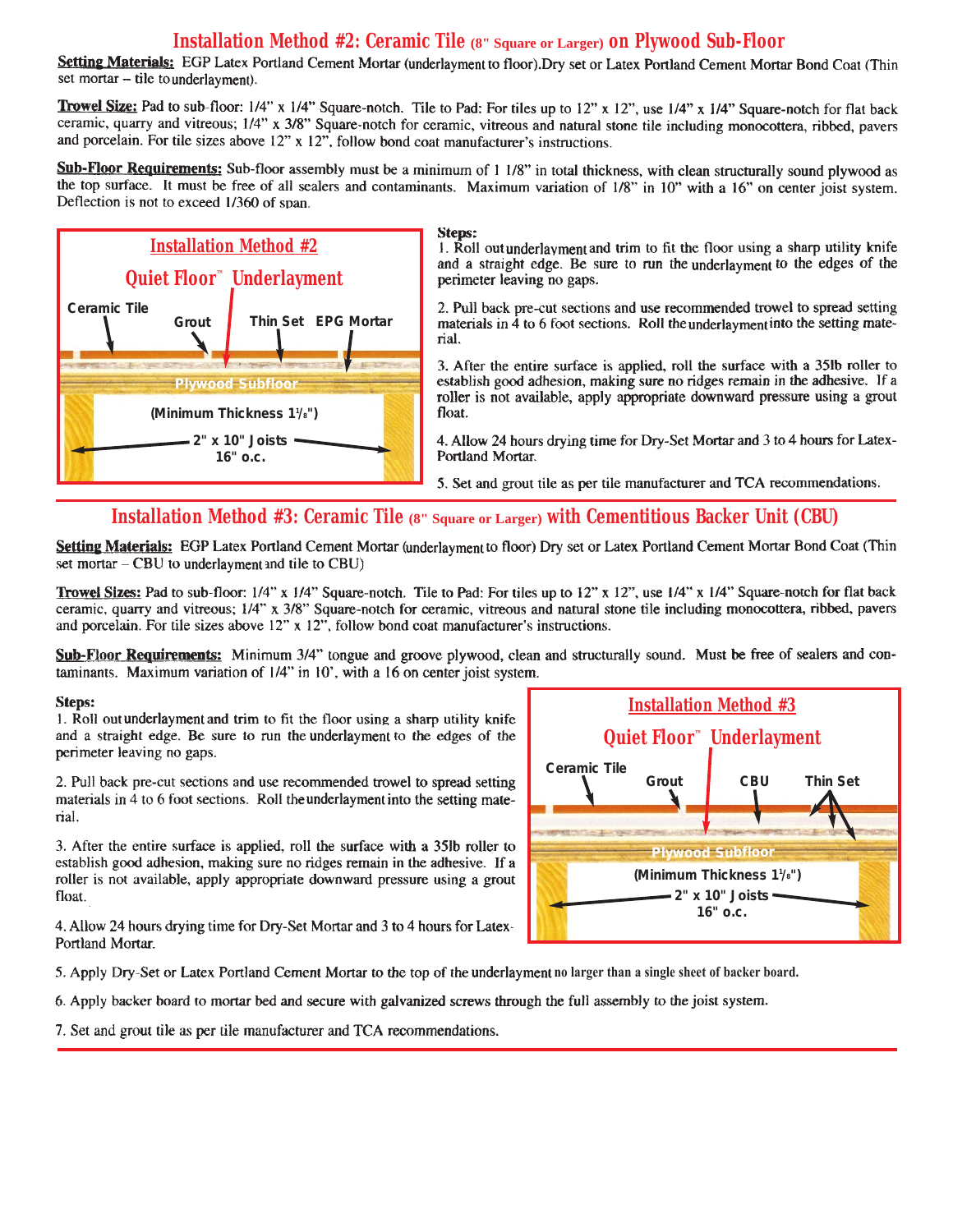# **Installation Method #4: Engineered Wood on Concrete Sub-Floor**

## **Setting Material:** Latex Base or Urethane Wood flooring Adhesive



Trowel Size: 3/16" x 3/16" Square-notch or U-notch

Sub-floor Requirements: Maximum of 1/4" variance in 10', must be properly prepared per NWFA specifications. All cracks in excess of 1/16" must be filled. Surface must be clean, dry and free of contaminants and sealers.

#### Steps:

1. Roll out underlayment and trim to fit the floor using a sharp utility knife and a straight edge. Be sure to run the underlayment to the edges of the perimeter leaving no gaps.

2. Pull back pre-cut sections and use recommended trowel to spread setting materials in 4 to 6 foot sections. Roll the underlayment into the setting material.

3. After the entire surface is applied, roll the surface with a 35lb roller to establish good adhesion, making sure no ridges remain in the adhesive. If a roller is not available, apply appropriate downward pressure using a grout float.

4. Allow 2 hours drying time, or until the underlayment is bounded tightly to the floor.

5. Apply wood flooring as per flooring manufacturer and the NWFA recommendations.

# Installation Method #5: Engineered Wood on Plywood Sub-Floor

**Setting Material:** Latex Base or Urethane Wood flooring Adhesive

Trowel Size: 3/16" x 3/16" Square-notch or U-notch trowel

Sub-floor Requirements: Association grade particleboard or tongue and groove plywood with a minimum thickness of 3/4". It must be structurally sound and free of contaminants and sealers. Maximum variation of 1/4" in 10', with a 16" on center joist system.



## Steps:

1. Roll out underlayment and trim to fit the floor using a sharp utility knife and a straight eage. Be sure to run the underlayment to the edges of the perimeter leaving no gaps.

2. Pull back pre-cut sections and use recommended trowel to spread setting materials in 4 to 6 foot sections. Roll the underlayment into the setting material.

3. After the entire surface is applied, roll the surface with a 35lb roller to establish good adhesion, making sure no ridges remain in the adhesive. If a roller is not available, apply appropriate downward pressure using a grout float.

4. Allow 2 hours drying time, or until the underlayment is bounded tightly to the floor.

5. Apply wood flooring as per flooring manufacturer and NWFA recommendations.